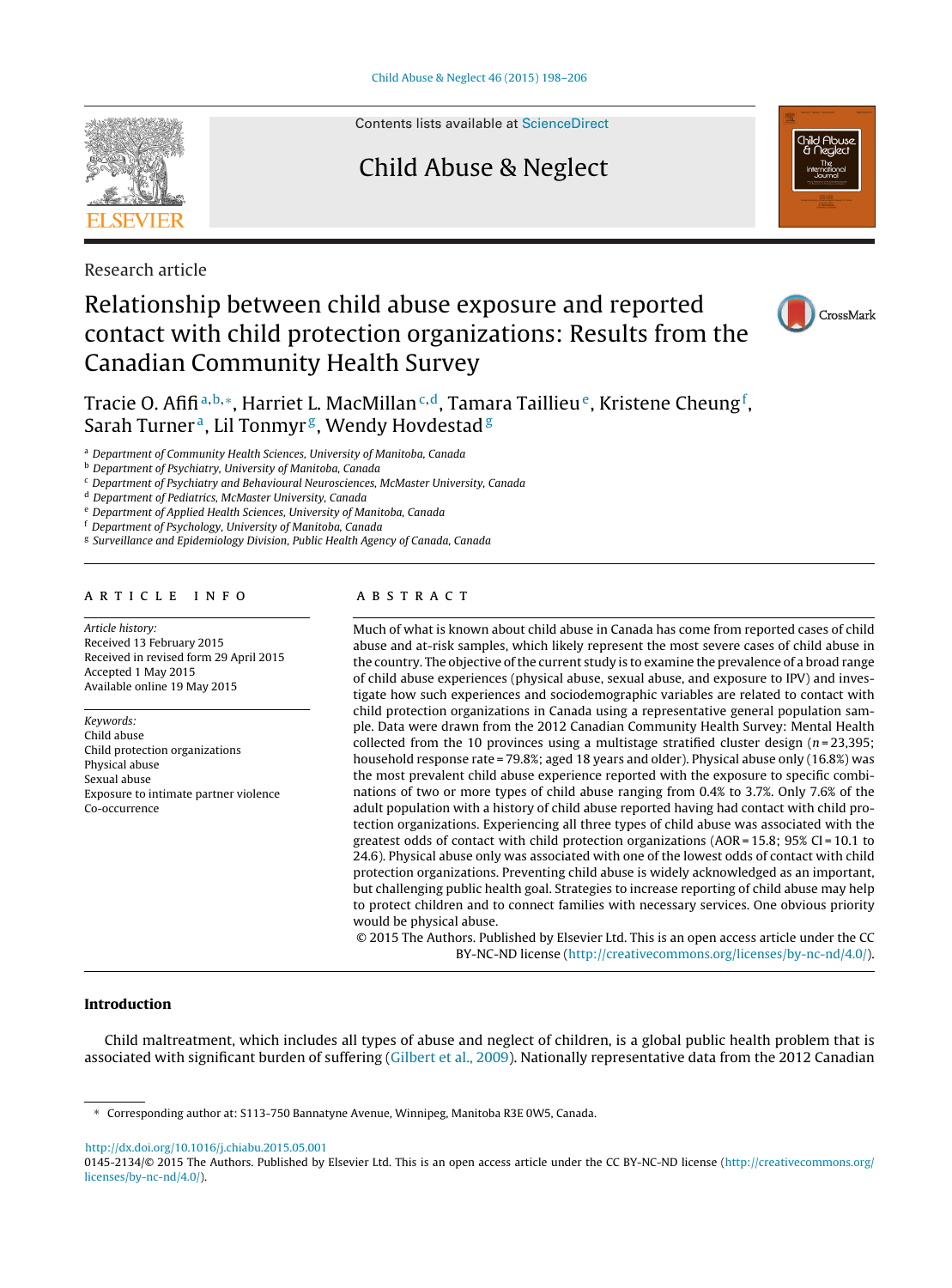Community Health Survey indicated that 32% of the general adult population reported experiencing child abuse including physical abuse (26%), sexual abuse (10%), and/or exposure to intimate partner violence (IPV) (8%) ([Afifi](#page--1-0) et [al.,](#page--1-0) [2014\).](#page--1-0) Results from a comparable United States (US) survey have shown similar prevalence of physical abuse (18%) and sexual abuse (11%) [\(Afifi](#page--1-0) et [al.,](#page--1-0) [2011\).](#page--1-0)

To date, much of the child maltreatment literature has focused on individual types of child abuse or neglect or on the number of types of child maltreatment experienced (multiple vs. single or total count of child maltreatment types). A 2001 review of the literature specifically examining multiple types of child maltreatment identified 29 studies that addressed the issue; the authors concluded that co-occurrence of multiple types of child maltreatment was common [\(Higgins](#page--1-0) [&](#page--1-0) [McCabe,](#page--1-0) [2001\).](#page--1-0) Since 2001, additional studies have examined multiple child maltreatment types vs. a single type of child maltreatment ([Arata,](#page--1-0) [Langhinrichsen-Rohling,](#page--1-0) [Bowers,](#page--1-0) [&](#page--1-0) [O'Farrill-Swails,](#page--1-0) [2005;](#page--1-0) [Dong](#page--1-0) et [al.,](#page--1-0) [2004;](#page--1-0) [McGee,](#page--1-0) [Wolfe,](#page--1-0) [&](#page--1-0) [Wilson,](#page--1-0) [1997;](#page--1-0) [Scher,](#page--1-0) [Forde,](#page--1-0) [McQuaid,](#page--1-0) [&](#page--1-0) [Stein,](#page--1-0) [2004\)](#page--1-0) others used a count of child maltreatment types experienced ([Afifi](#page--1-0) et [al.,](#page--1-0) [2007,](#page--1-0) [2008;](#page--1-0) [Clemmons,](#page--1-0) [DiLillo,](#page--1-0) [Martinez,](#page--1-0) [DeGue,](#page--1-0) [&](#page--1-0) [Jeffcott,](#page--1-0) [2003;](#page--1-0) [Clemmons,](#page--1-0) [Walsh,](#page--1-0) [DiLillo,](#page--1-0) [&](#page--1-0) [Messman-Moore,](#page--1-0) [2007;](#page--1-0) [Teicher,](#page--1-0) [Samson,](#page--1-0) [Polcari,](#page--1-0) [&](#page--1-0) [McGreenery,](#page--1-0) [2006\)](#page--1-0) and some included the number of adverse childhood events experienced including child maltreatment and other household dysfunction or other types of victimization [\(Felitti](#page--1-0) et [al.,](#page--1-0) [1998;](#page--1-0) [Finkelhor,](#page--1-0) [Ormrod,](#page--1-0) [Turner,](#page--1-0) [&](#page--1-0) [Hamby,](#page--1-0) [2005;](#page--1-0) [Finkelhor,](#page--1-0) [Ormrod,](#page--1-0) [&](#page--1-0) [Turner,](#page--1-0) [2007;](#page--1-0) [Kessler](#page--1-0) et [al.,](#page--1-0) [2010\).](#page--1-0) However, to date, no study has examined how specific co-occurrences of child abuse types might be related to contact with child protection services. This is important since co-occurring exposure may lead to more detrimental health outcomes, which might be ameliorated by child protection organizations' involvement.

Child maltreatment types have been found to be highly interrelated with odds ratios for bivariate associations between physical abuse, sexual abuse, emotional abuse, emotional neglect, and physical neglect ranging from 2.4 to 17.7 ([Dong](#page--1-0) et [al.,](#page--1-0) [2004\).](#page--1-0) Data from reported cases of child maltreatment in Canada indicate that investigation of multiple types of child maltreatment is associated with increased odds of substantiation of maltreatment [\(Trocmé,](#page--1-0) [Knoke,](#page--1-0) [Fallon,](#page--1-0) [&](#page--1-0) [MacLaurin,](#page--1-0) [2009\)](#page--1-0) and with out-of-home placement ([Black,](#page--1-0) [Trocmé,](#page--1-0) [Fallon,](#page--1-0) [&](#page--1-0) [MacLaurin,](#page--1-0) [2008\).](#page--1-0) Experiencing more than one type of child maltreatment may be an indicator of greater severity in many cases.

Little is known about the prevalence of child protection organization involvement in the general population and how this relates to child abuse histories in Canada. Across Canada, child protection organizations become involved with families when a child is or may be in need of protection. Although their focus is child maltreatment, they also help young people in trouble with the law. Their maltreatment-related involvement can take the form of supporting caregivers in their parenting role ([Albert](#page--1-0) [&](#page--1-0) [Herbert,](#page--1-0) [2006\)](#page--1-0) or out-of-home placement (including adoption services) for children removed from their families. Although the legislation varies slightly among Canadian provinces and territories, most jurisdictions specify a role for child protection organizations when a child is or may be at risk due to any of five main types of child maltreatment: neglect, exposure to IPV, emotional maltreatment, physical abuse, and sexual abuse. In some jurisdictions, extrafamilial sexual abuse (e.g., baby sitter or stranger), where there is no indication of poor supervision, may not come to the attention of child protection agencies [\(Public](#page--1-0) [Health](#page--1-0) [Agency](#page--1-0) [of](#page--1-0) [Canada,](#page--1-0) [2010\).](#page--1-0)

Although it remains unknown whether reporting child maltreatment to child protection organizations leads to better outcomes ([Gilbert](#page--1-0) et [al.,](#page--1-0) [2009\)](#page--1-0) with any health or social services, it is important to understand the characteristics of those having contact with such organizations, compared to those who do not have contact. This is necessary in determining service provision, but also in understanding who is not coming in contact with such services. Current knowledge of child abuse history and child protection organization involvement in Canada comes from a 1990 survey conducted with a representative Ontario sample, which showed that only 5.1% of respondents with a history of childhood physical abuse and 8.7% of those with a history of childhood sexual abuse reported childhood contact with child protection organizations [\(MacMillan,](#page--1-0) [Jamieson,](#page--1-0) [&](#page--1-0) [Walsh,](#page--1-0) [2003\).](#page--1-0) In addition, in 2011, 0.5% of children aged 14 years and younger living in private households were identified as foster children in the Canadian census ([Statistics](#page--1-0) [Canada,](#page--1-0) [2012\).](#page--1-0) In Manitoba and the Northwest Territories, the figure was close to 2% ([Statistics](#page--1-0) [Canada,](#page--1-0) [2012\).](#page--1-0) We are not aware if certain child abuse experiences or experiencing specific combinations of child abuse types are associated with a greater likelihood of child protection organization involvement. For example, perhaps existing child protection services are more likely to identify some types of child abuse than others. Our knowledge regarding child abuse histories and contact with child protection organizations are mostly generated from at-risk samples, clinical data, and children reported to authorities for child maltreatment. Although these data are important, they do not inform us about child abuse that occurs in the general population. To date, no studies have comprehensively examined multiple combinations of specific child abuse types and contact with child protection organizations using a nationally representative sample in Canada. Very few populations have representative data on childhood contact with child protection organizations, which makes the current study novel.

The research objectives are: (1) to estimate the prevalence of the co-occurrence of different types of child abuse; (2) to examine the relationship between sociodemographic variables and contact with child protection organizations among individuals with a history of child abuse in Canada; and  $(3)$  to examine how individual child abuse types, specific combinations of child abuse experiences, and the number of types of child abuse experienced are associated with the likelihood of contact with child protection organizations in Canada.